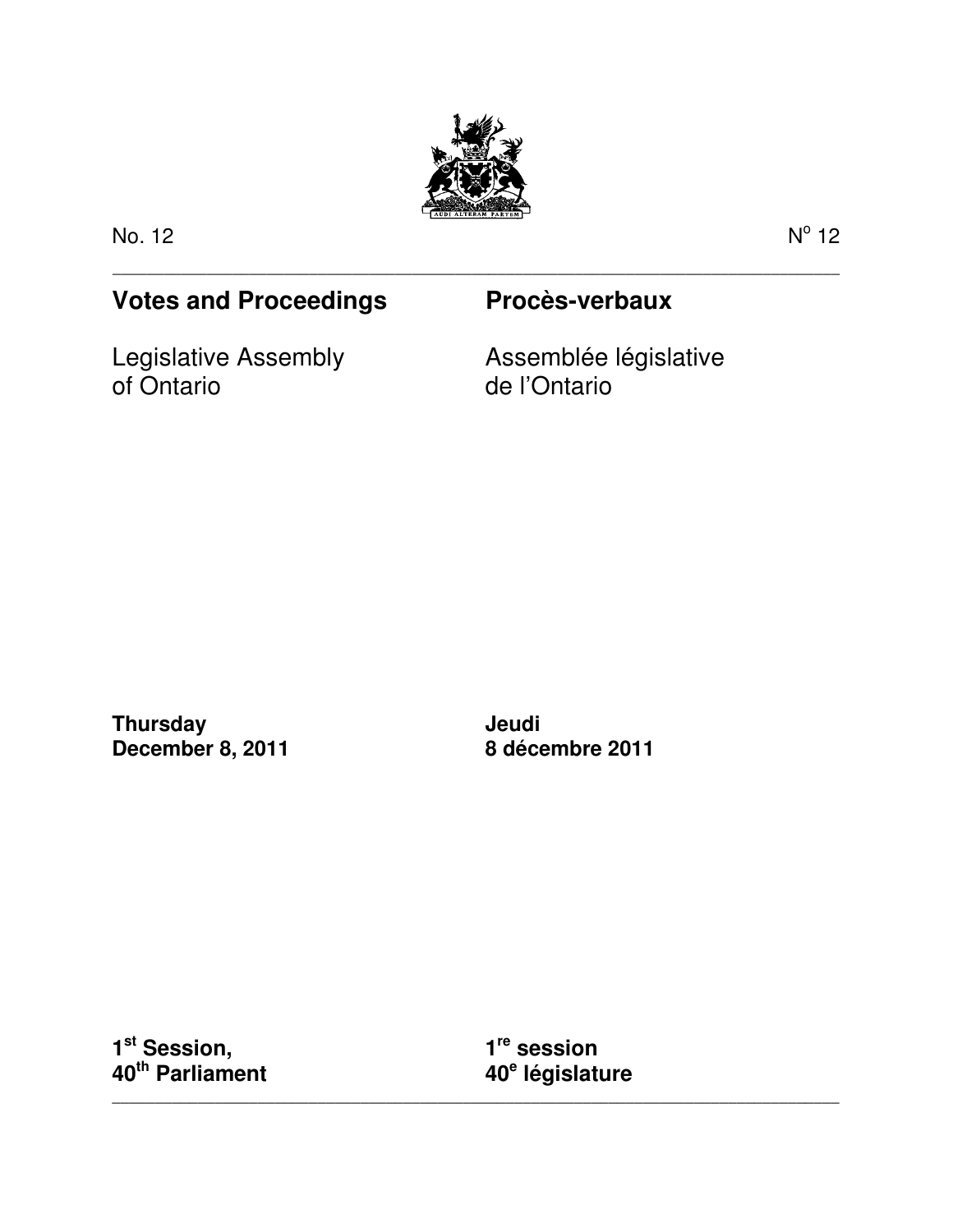## **PRAYERS PRIÈRES 9:00 A.M. 9 H**

# **ORDERS OF THE DAY ORDRE DU JOUR**

Debate was resumed on the motion for Second Reading of Bill 2, An Act to amend the Taxation Act, 2007 to implement a healthy homes renovation tax credit.

After some time, the House recessed at 10:15 a.m.

### **10:30 A.M. 10 H 30**

### **1:00 P.M. 13 H**

The following Bills were introduced and read the first time:-

Bill 30, An Act to amend the Employment Standards Act, 2000 in respect of family caregiver leave. Hon. Mrs. Jeffrey.

Bill 31, An Act to establish political oversight over legislation and regulations to reduce red tape and unjustified regulatory burdens. Mr. Hillier.

PET scans (Sessional Paper No. P-8) M<sup>me</sup> Gélinas.

Wind turbine in Port Elgin (Sessional Paper No. P-11) Ms. Thompson.

Moratorium on industrial wind development (Sessional Paper No. P-12) Mr. Arnott.

Medical laboratory services in Elmvale (Sessional Paper No. P-19) Mr. Wilson.

Exempting electricity from the HST (Sessional Paper No. P-22)  $M^{\text{me}}$  Gélinas.

Licensing of electricians (Sessional Paper No. P-27) Mr. McDonell and Mr. O'Toole.

Sale of TCHC housing units (Sessional Paper No. P-33) Ms. DiNovo.

Aggressive dogs (Sessional Paper No. P-36) Mrs. Munro.

Le débat reprend sur la motion portant deuxième lecture du projet de loi 2, Loi modifiant la Loi de 2007 sur les impôts en vue de mettre en œuvre le crédit d'impôt pour l'aménagement du logement axé sur le bienêtre.

Après quelque temps, à 10 h 15, l'Assemblée a suspendu la séance.

### **ORAL QUESTIONS COUNTING ASSESSMENT OF A LOCAL CONSUMING A LOCAL CONSUMING A LOCAL CONSUMING A LOCAL CONSUMING A LOCAL CONSUMING A LOCAL CONSUMING A LOCAL CONSUMING A LOCAL CONSUMING A LOCAL CONSUMING A LOCAL CONSUMING A L**

The House recessed at  $11:40$  a.m.  $\hat{A}$  11 h 40, l'Assemblée a suspendu la séance.

# **INTRODUCTION OF BILLS DÉPÔT DES PROJETS DE LOI**

Les projets de loi suivants sont présentés et lus une première fois :-

Projet de loi 30, Loi modifiant la Loi de 2000 sur les normes d'emploi en ce qui concerne le congé familial pour les aidants naturels. L'hon.  $M^{\text{me}}$  Jeffrey.

Projet de loi 31, Loi établissant un régime de surveillance politique des lois et règlements afin de réduire les formalités administratives et les fardeaux réglementaires injustifiés. M. Hillier.

### **PETITIONS PÉTITIONS**

\_\_\_\_\_\_\_\_\_\_\_\_

\_\_\_\_\_\_\_\_\_\_\_\_

\_\_\_\_\_\_\_\_\_\_\_\_

\_\_\_\_\_\_\_\_\_\_\_\_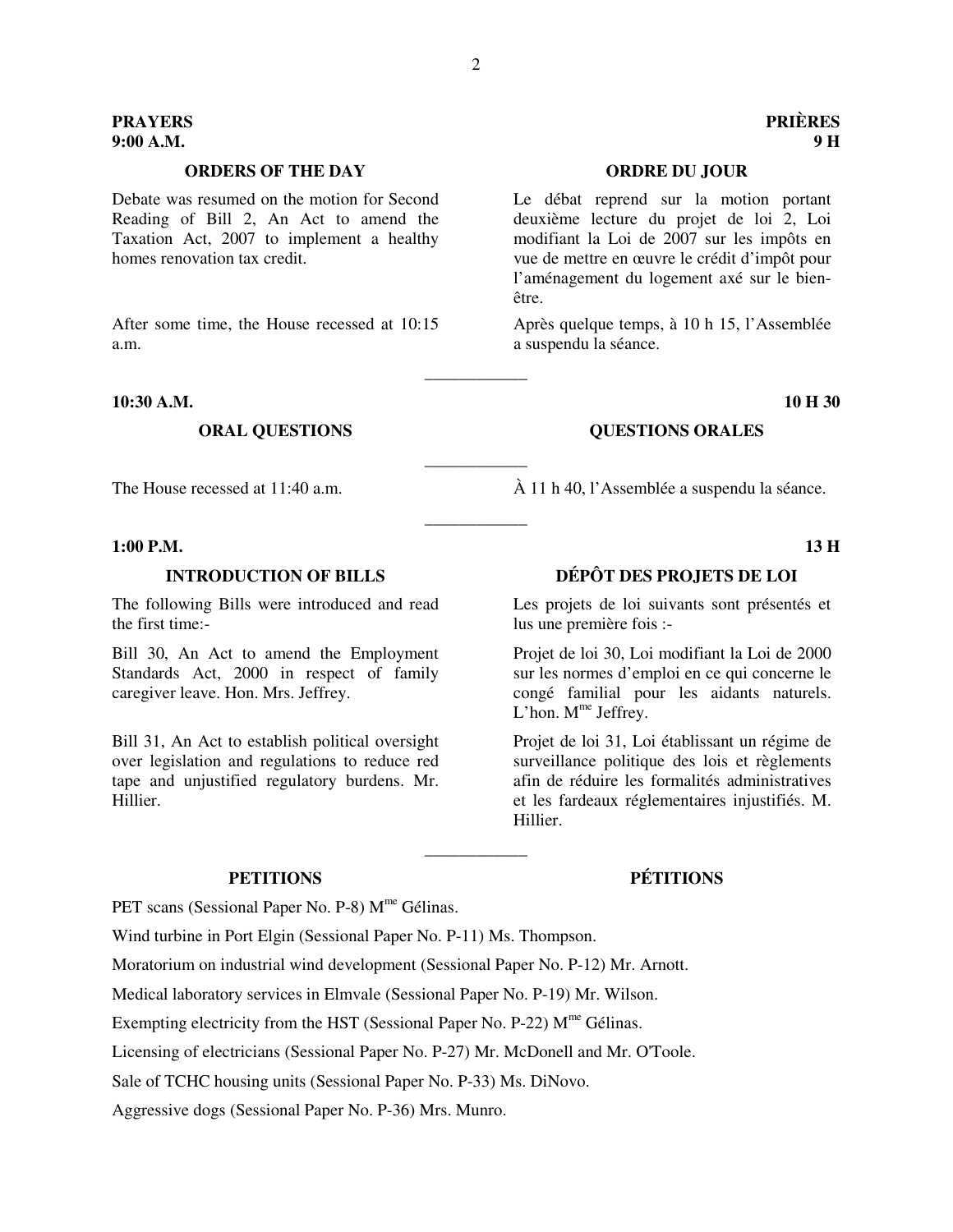Simcoe County Paramedics (Sessional Paper No. P-37) Mr. Wilson.

Eastern Ontario Development Fund extension to Kanata (Sessional Paper No. P-38) Mr. McNeely.

Tuition Fees (Sessional Paper No. P-39) Mr. Leone.

# **PRIVATE MEMBERS' PUBLIC BUSINESS**

# **AFFAIRES D'INTÉRÊT PUBLIC ÉMANANT DES DÉPUTÉS**

Ms. MacCharles moved, M<sup>me</sup> MacCharles propose,

That, in the opinion of this House, the Ontario Ministry of Infrastructure should explore the feasibility of supporting the Frenchman's Bay Harbour Entrance Project in Pickering.

\_\_\_\_\_\_\_\_\_\_\_\_

A debate arising, further proceedings were reserved until the end of the time allotted for Private Members' Public Business.

Un débat s'ensuit; la suite de la discussion est renvoyée à la fin du temps imparti pour les affaires d'intérêt public émanant des députés.

Ms. Horwath then moved, Ensuite, M<sup>me</sup> Horwath propose,

That, in the opinion of this House, the Government should immediately move to implement:

1) a moratorium on the current legislated Corporate Tax reductions so that the Corporate Tax rate reductions that are scheduled to take effect on July 1, 2012 and July 1, 2013, would not take place; and

2) three separate, refundable corporate tax credits for: i. on-the-job training; ii. new hires; and iii. investment in plant and machinery.

A debate arising, further proceedings were reserved until the end of the time allotted for Private Members' Public Business.

Second Reading of Bill 6, An Act to amend the Imitation Firearms Regulation Act, 2000 with respect to the sale of imitation firearms.

A debate arising and the time allotted for consideration of Private Members' Public Business having expired, the Deputy Speaker proceeded to put all questions.

The question having been put on Ms. MacCharles' Resolution Number 3, it was declared carried.

The question having been put on Ms. Horwath's Resolution Number 4, it was lost on the following division:-

Un débat s'ensuit; la suite de la discussion est renvoyée à la fin du temps imparti pour les affaires d'intérêt public émanant des députés.

Mr Dickson then moved, Ensuite, M. Dickson propose,

Deuxième lecture du projet de loi 6, Loi modifiant la Loi de 2000 sur la réglementation des fausses armes à feu relativement à la vente de fausses armes à feu.

Un débat s'ensuit; comme le temps réservé à l'étude des affaires d'intérêt public émanant des députés est expiré, le Vice-Président procède aux mises aux voix.

La motion, mise aux voix, sur la résolution numéro 3 de Mme MacCharles est déclarée adoptée.

La motion, mise aux voix, sur la résolution numéro 4 de Mme Horwath est rejetée par le vote suivant :-

# AYES / POUR - 17

| Armstrong     | Gélinas  | Miller (Hamilton East–Stoney Creek) | Singh   |
|---------------|----------|-------------------------------------|---------|
| <b>Bisson</b> | Horwath  | Natyshak                            | Tabuns  |
| Campbell      | Mantha   | Prue                                | Tavlor  |
| <b>DiNovo</b> | Marchese | Schein                              | Vanthof |
| Forster       |          |                                     |         |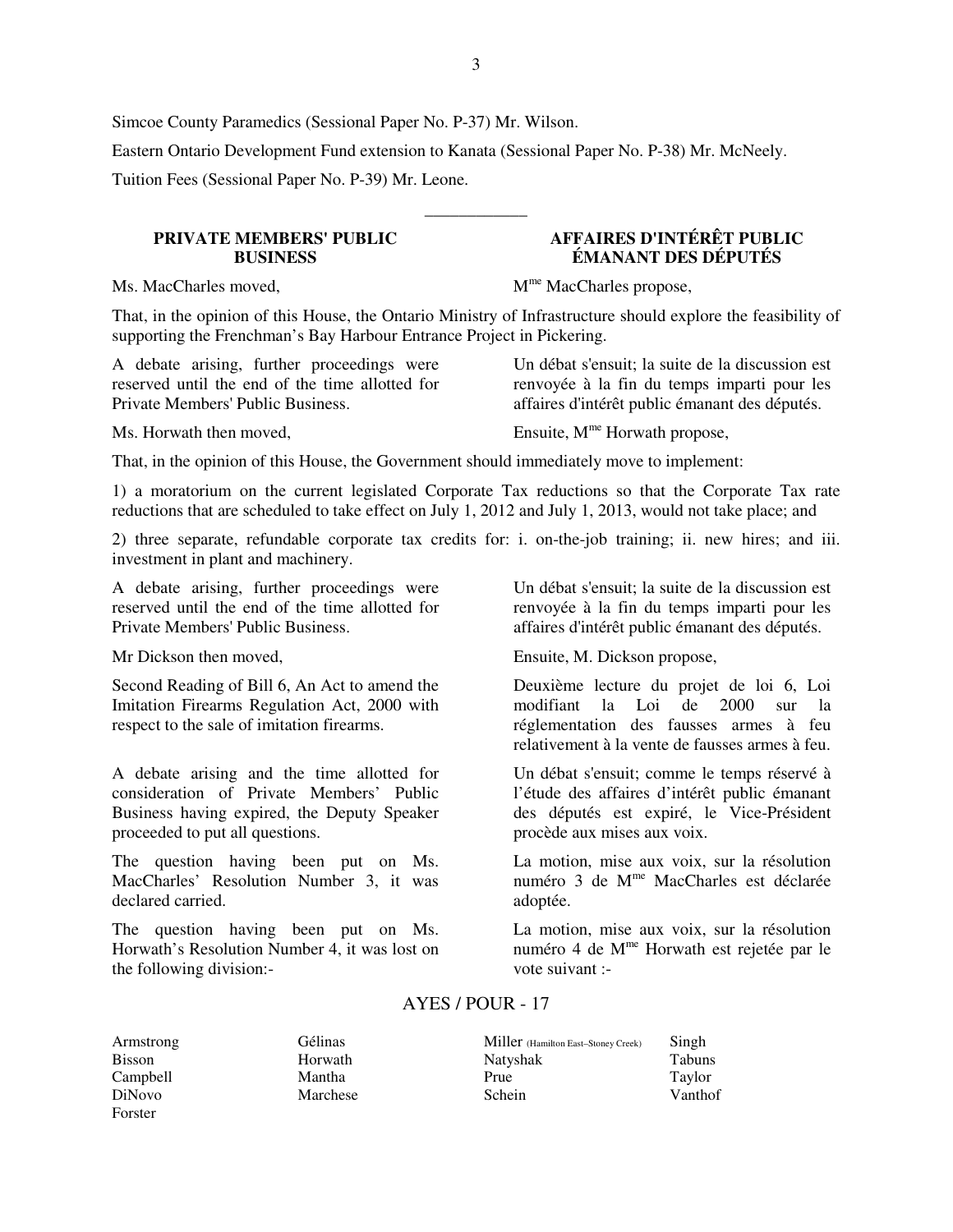# NAYS / CONTRE - 51

| Albanese<br>Arnott<br>Bailey | Crack<br>Damerla<br>Delaney | Jeffrey<br>Leal<br>Leone | <b>Ouellette</b><br>Piruzza<br>Qaadri |
|------------------------------|-----------------------------|--------------------------|---------------------------------------|
| <b>Bartolucci</b>            | Dhillon                     | <b>MacCharles</b>        | Sandals                               |
| Bentley                      | Dickson                     | Mangat                   | Sergio                                |
| <b>Berardinetti</b>          | Duguid                      | McMeekin                 | Sousa                                 |
| <b>Bradley</b>               | Duncan                      | McNeely                  | Takhar                                |
| <b>Broten</b>                | Elliott                     | Milloy                   | Walker                                |
| Cansfield                    | Flynn                       | Moridi                   | Wilson                                |
| Chan                         | Gravelle                    | Munro                    | Wong                                  |
| Chudleigh                    | Hoskins                     | Murray                   | Wynne                                 |
| Colle                        | Jackson                     | Naqvi                    | Zimmer                                |
| Coteau                       | Jaczek                      | O'Toole                  |                                       |

The question having been put on the motion for Second Reading of Bill 6, An Act to amend the Imitation Firearms Regulation Act, 2000 with respect to the sale of imitation firearms, it was declared carried and the Bill was accordingly read the second time and Ordered referred to the Standing Committee on Justice Policy.

Mr. Milloy moved, That the House do now adjourn.

The question, having been put on the motion, was declared carried.

La motion portant deuxième lecture du projet de loi 6, Loi modifiant la Loi de 2000 sur la réglementation des fausses armes à feu relativement à la vente de fausses armes à feu, mise aux voix, est déclarée adoptée et le projet de loi est en conséquence lu une deuxième fois et renvoyé au Comité permanent de la justice.

M. Milloy propose que l'Assemblée ajourne les débats maintenant.

Cette motion, mise aux voix, est déclarée adoptée.

The House then adjourned at 4:32 p.m.  $\hat{A}$  16 h 32, la chambre a ensuite ajourné ses travaux.

> \_\_\_\_\_\_\_\_\_\_\_\_ le président

> \_\_\_\_\_\_\_\_\_\_\_\_

\_\_\_\_\_\_\_\_\_\_\_\_

**DAVE LEVAC**

Speaker \_\_\_\_\_\_\_\_\_\_\_\_

\_\_\_\_\_\_\_\_\_\_\_\_

### **PETITIONS TABLED PURSUANT TO STANDING ORDER 39(a)**

**PÉTITIONS DÉPOSÉES CONFORMÉMENT À L'ARTICLE 39a) DU RÈGLEMENT** 

Tuition Fees (Sessional Paper No. P-39) (Tabled December 8, 2011) Ms. Armstrong.